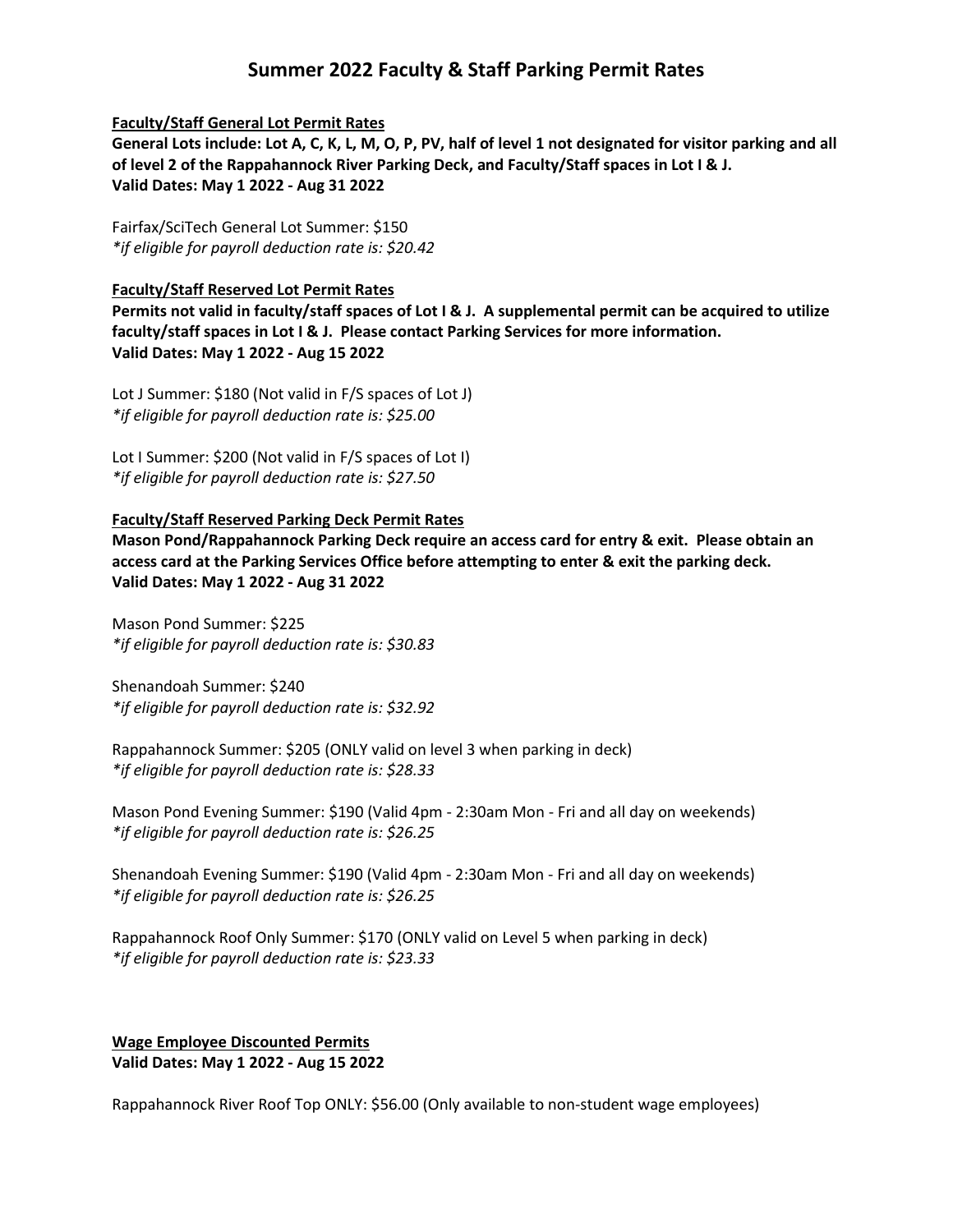# **Summer 2022 Faculty & Staff Parking Permit Rates**

SciTech Tower Lot ONLY: \$56.00 (ONLY valid in Tower Lot at the Science and Technology Campus)

## **Adjunct Faculty Discounted Permits Valid Dates: May 1 2022 - Aug 15 2022**

Adjunct Lite Summer: \$105.00 (valid in Lots K, M, O, P)

Adjunct Validation Block/Code (15 validations or 15 use code): \$112.50 (use to park in visitor section of the assigned garage)

Mason Pond Roof Top ONLY Summer: \$112.50\*

Shenandoah Roof Top ONLY Summer: \$112.50

Rappahannock River Roof Top ONLY Summer: \$56.00

*\*(Requires an access card for entry & exit. Please obtain an access card at the Parking Services Office before attempting to enter & exit the parking deck)*

### **Motorcycle Permits Valid Dates: May 1 2022 - Aug 15, 2022**

Motorcycle General: \$30

Deck Motorcycle Permit: \$80

\*With purchase of Deck Car Permit or Surface Lot Car Permit: \$40

**Note 1**: Mopeds, scooters, and bicycles occupying parking space will be categorized as motorcycles for policy application.

**\*Note 2**: Price reduced for individuals who purchase a motorcycle permit with a regular permit